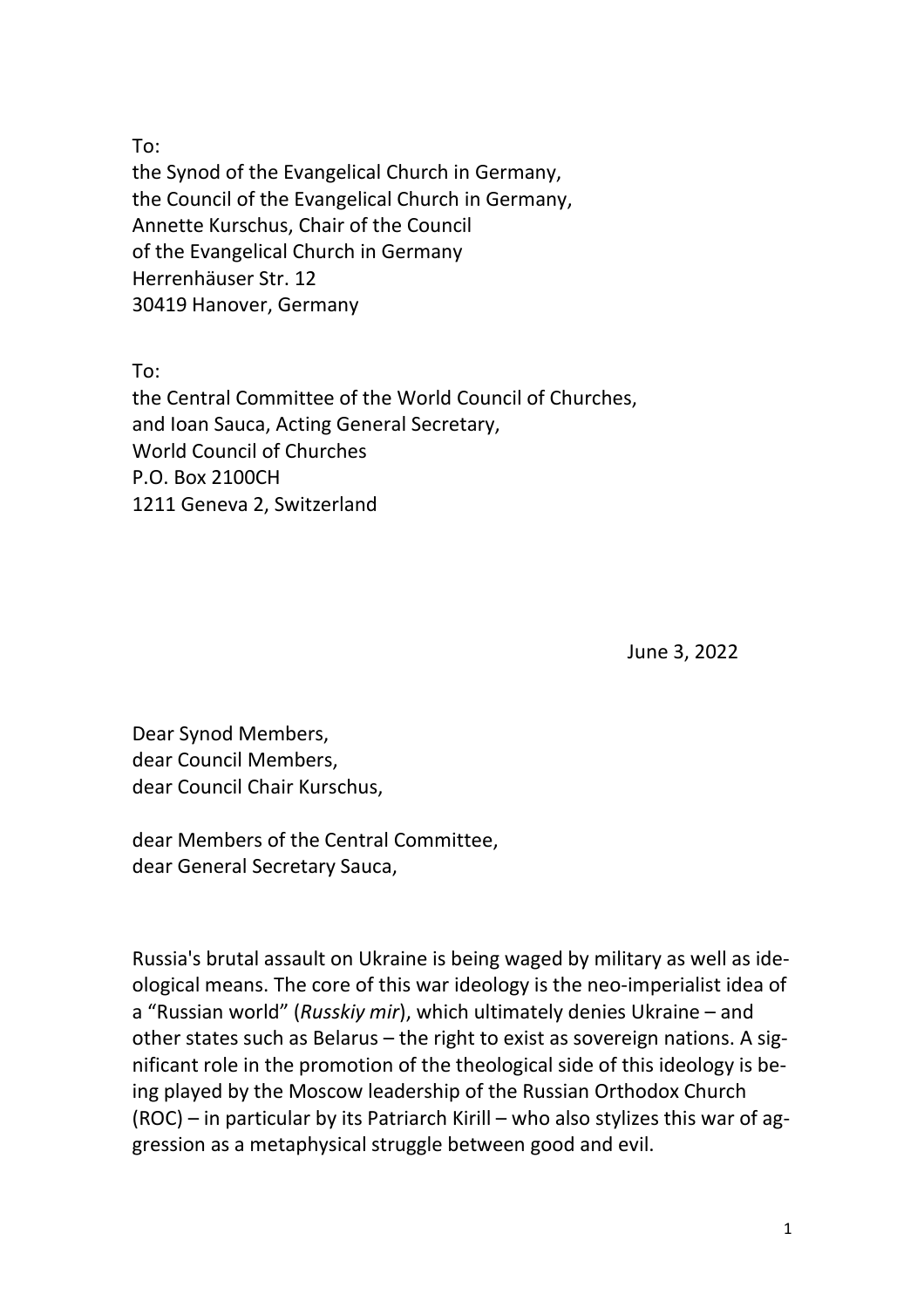The doctrine of *Russkiy mir* and the concept of a "holy Russia" find one of their strongest representatives and defenders in Kirill. Putin shares these ideas and uses them to legitimize his war of aggression. This makes the Moscow leadership of the ROC a key part of the Russian war machine.

Ms. Kurschus and Mr. Sauca, you have both sharply criticized ROC Patriarch Kirill and called on him to take a clear stand in opposition to Russia's war of aggression against Ukraine. We strongly support you in this matter and, at the same time, encourage you to act on your convictions.

For weeks, the Ukrainian churches have been fighting for their survival and positioning themselves against the Russian war of aggression. They demand a break with Patriarch Kirill, but also with other leaders of the ROC, such as Metropolitan Hilarion of Volokolamsk, Archpriest Nikolay Balashov, and Metropolitan Tikhon of Pskov and Porkhov, who is considered the Russian president's confessor. Metropolitan Hilarion and Archpriest Balashov in particular are considered diplomats of the Moscow Patriarchate who ideologically underpin *Russkiy mir* in close coordination with the Russian power apparatus.

With its legitimization of war and its rejection of individual, inalienable human rights, the hierarchy of the ROC is providing an intellectual and spiritual foundation for an autocratic state power with revisionist and dictatorial characteristics. With the blessing of the church leadership, a war of aggression is being waged and human rights are being trampled underfoot at home. Human rights organizations such as Memorial, whose work focused on providing a historical perspective on Stalin's crimes – which cost thousands of priests their lives – have been banned. Priests, deacons and lay people of the ROC who do not support the war as instructed by their church leadership, but are courageously protesting it, are now also subject to repression. They are being put under pressure, accused of bogus criminal offenses and relieved of their duties. One of them is Dimitri Baev, deacon of the Church of St. John the Baptist in Kirov.

**We are troubled by the prospect that the ROC, as a member of the World Council of Churches (WCC), might spread its war propaganda on German soil and falsely portray itself as a victim when the WCC Assembly convenes in Karlsruhe, Germany, from August 31 to September 8, 2022.**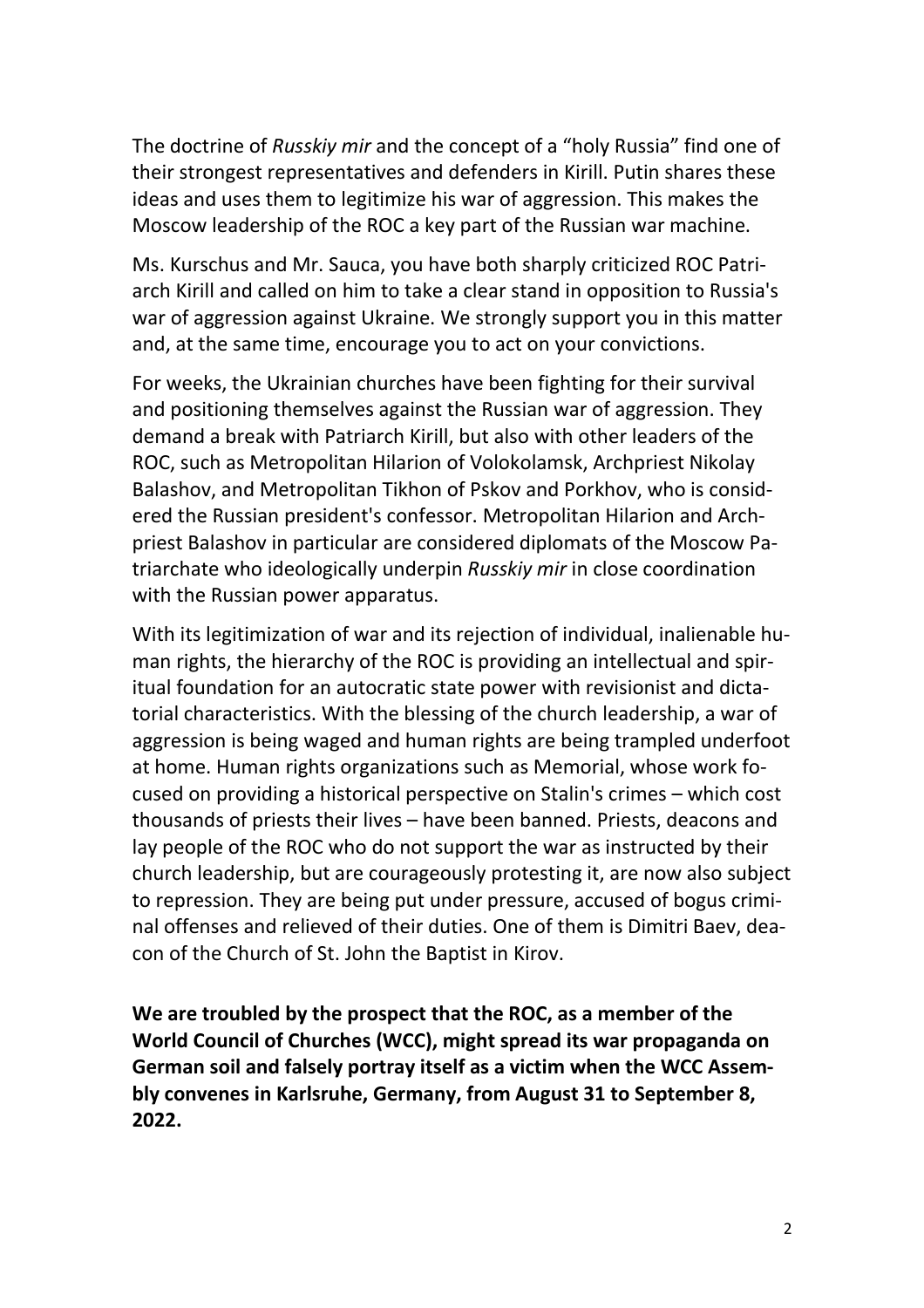Despite your dedicated efforts, General Secretary Sauca, there are no indications of change in the ideological positions of the Moscow Patriarchate. On the contrary, your offer of a fraternal bridge was rejected by Patriarch Kirill with an incongruent reference to the Toronto Declaration of 1950 and followed up with renewed war propaganda and lies. We read this answer as an anti-ecumenical statement and question the ecumenical commitment of the ROC. There has been no sign of a change of heart, nor is there any willingness to engage in genuine dialogue. Such a break with the Christian tradition of reconciliation and peace must not go unanswered.

Since the founding assembly in Amsterdam in 1948, the ecumenical movement has been guided by the idea that "war is contrary to the will of God". Is the ROC still rooted in the ecumenical movement in this situation when it justifies the Russian attack as a holy war?

The presence of senior representatives of the Moscow Patriarchate in Karlsruhe would not only mean a public loss of trust for the churches in Germany – it would be a disaster in ecumenical, church policy and human terms.

## **We urge you to work to ensure that:**

- 1) the WCC and the Evangelical Church in Germany (EKD) clearly communicate how the war against Ukraine and the behavior of the leadership of the ROC will be addressed at the Assembly in September and how the priority of the victims' perspective will be ensured.
- 2) a moratorium is declared on any bilateral dialogue at church leadership levels between the EKD and the Moscow leadership of the ROC. It is long overdue for the churches in Germany in particular to contribute to the sanctions that other areas of society have put in place, sometimes at high cost. This is also a sign of solidarity with the victims of the war of aggression.
- 3) the EKD intensifies its contacts with **all** churches and religions in Ukraine. We expect the EKD to focus its public communication on the suffering of the people in Ukraine and be less concerned with the poor image of Russian Orthodoxy.
- 4) at its meeting in June 2022, the Central Committee of the WCC gives a special place in the Assembly in Karlsruhe to both the Orthodox Church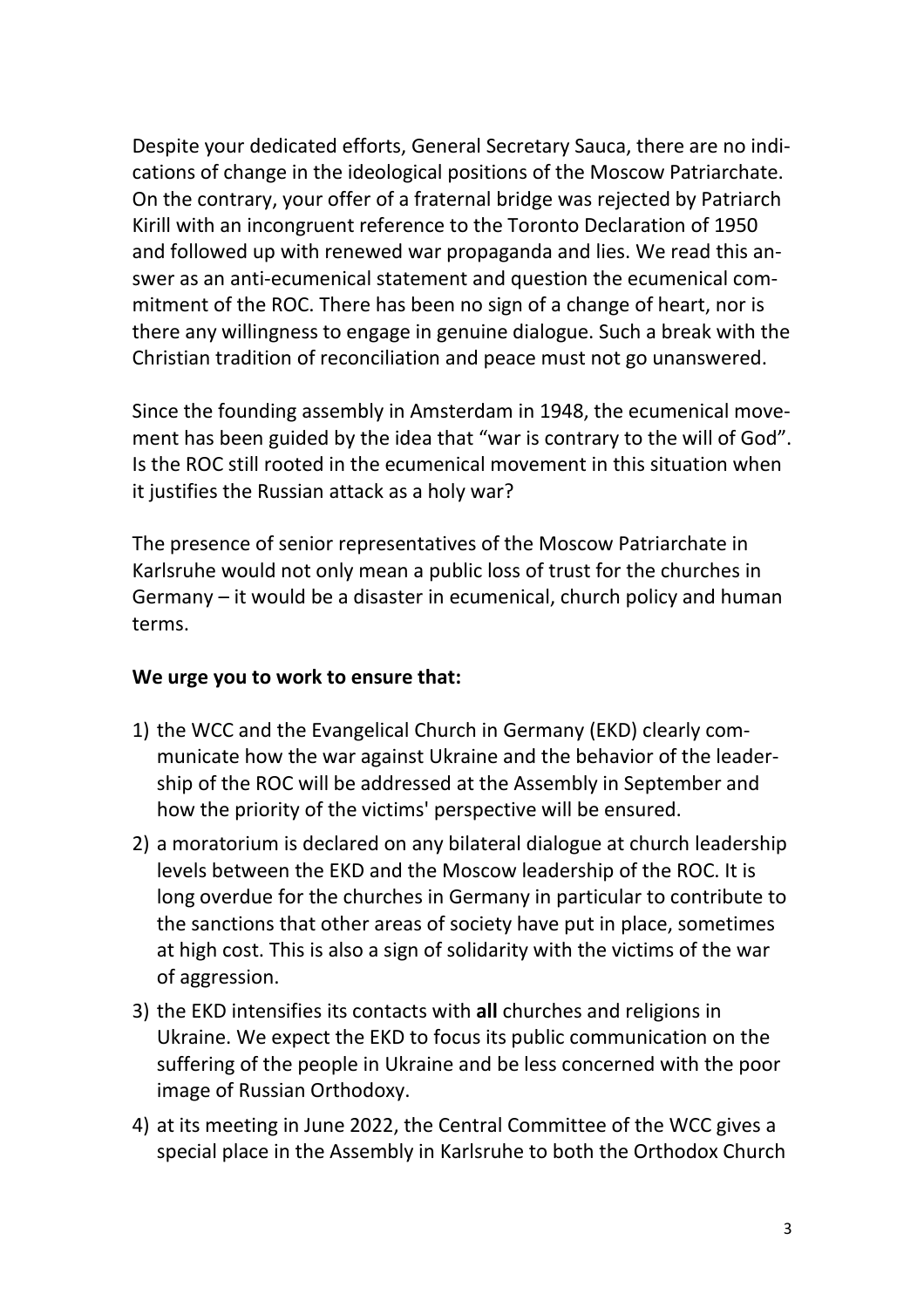of Ukraine with its Metropolitan Epiphany, and the Ukrainian Orthodox Church – which declared itself independent of Moscow on May 27, 2022 – with its Metropolitan Onufriy as well as to the Protestant Churches of Ukraine.

- 5) at its meeting in June 2022, the Central Committee of the WCC will carefully consider how a suspension of the Russian Orthodox Church's membership of the WCC can be realized.
- 6) the EKD and the WCC clearly demonstrate their solidarity with the priests, pastors, deacons and ordinary Christians who are risking their lives by resisting the war propaganda in Russia and elsewhere.

We trust that you will seriously consider our demands in your joint preparation for the Assembly.

We are confident that you will give clear priority to the voices of those suffering in Ukraine.

## **Initial signatories:**

Katharina Kunter Ellen Ueberschär Markus Meckel Marianne Birthler Ulrike Poppe Constanze Stelzenmüller Viola von Cramon Uwe Schneidewind Lukas Beckmann Ilko-Sascha Kowalczuk Ralf Haska Christine Lieberknecht Esther Ullmann-Goertz Jochen Goertz Hans-Peter Grosshans Sigurd Rink Thomas Kaufmann Michael Heinig Karl Pinggéra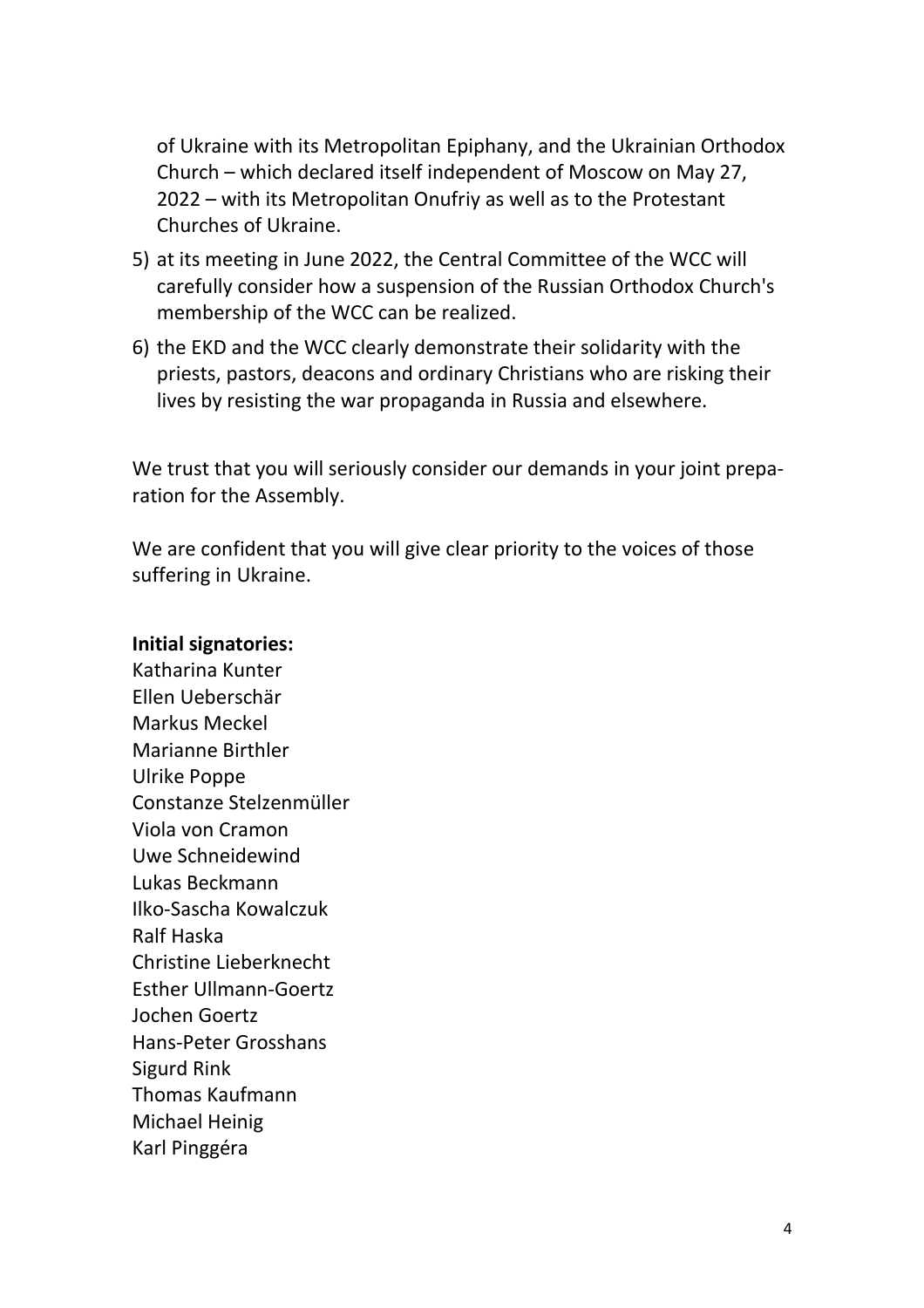Petra Bahr

Kristóf Bálint

Ulrike Trautwein

Theresa Rinecker

Dorothea Quien

Stephan Bickhardt

Heimgard Mehlhorn

Uta Blohm

Martin Hartmann

Alexander Gemeinhardt

Gisa Bauer

Andreas Müller

Hartwig von Schubert

Uwe Lehmann

Christian Dietrich

Christina und Gotthard von Falkenhausen

Sebastian Fuhrmann

Jan Claas Behrends

Manfred Sapper

Präsidium der Evangelischen Frauen in Deutschland:

Christa Bukowics

Susanne Kahl-Passoth

Anke Ruth-Klumbies

Antje Schrupp

Susanne Senkstock

Angelika Weigt-Blätgen

Eske Wollrad

Andreas Hamburg

Klaus-Dieter und Roswitha Kottnik

Roger Mielke

Isabel Hartmann

Rainer Knieling

Hans-Joachim Doering

Anne Voß

Cornelia und Martin Burghoff

Annette Berger

Elisabeth Lemsch

Melitta und Fritz Delp

Birgit und Matthias Mehlhorn